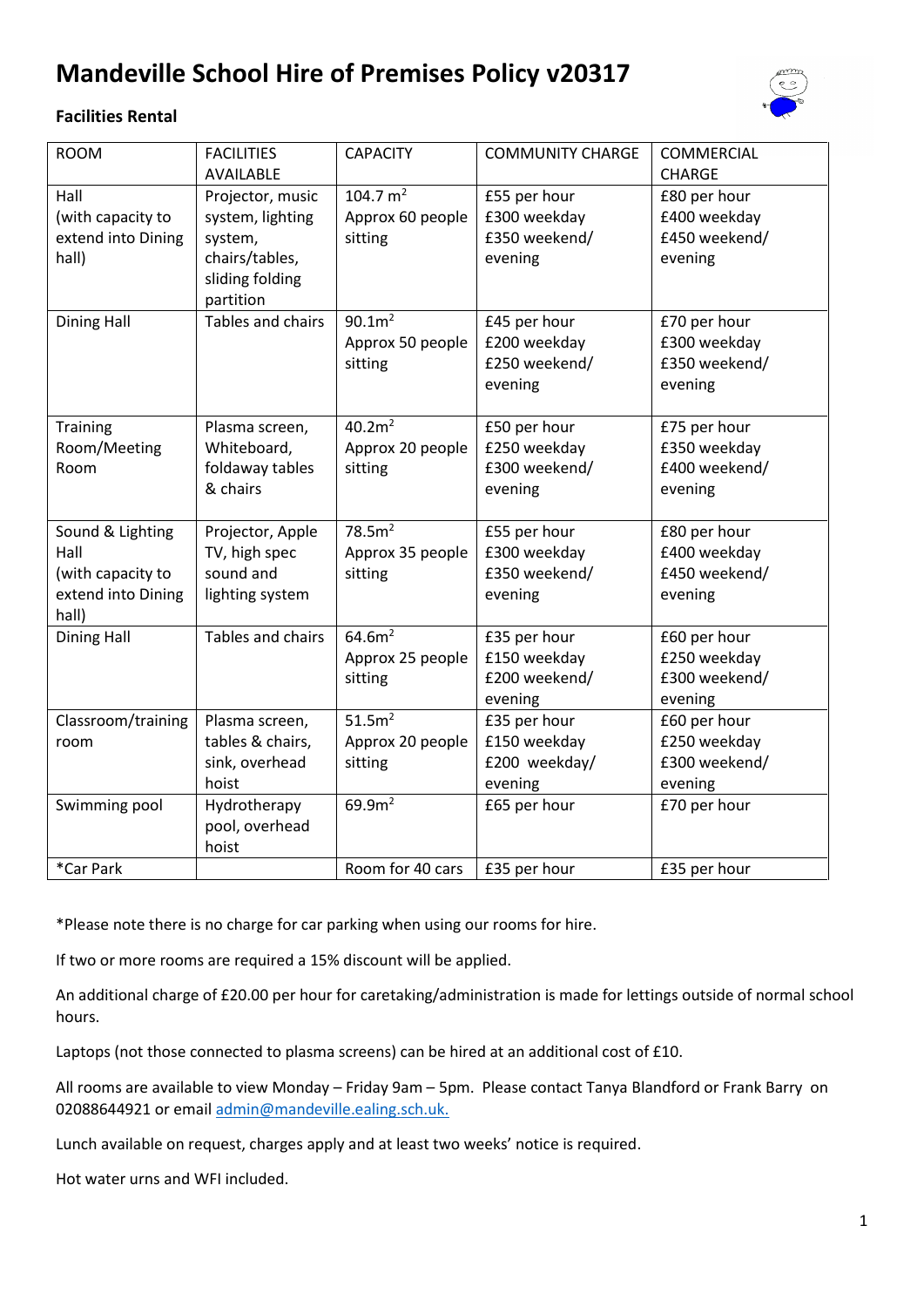#### **1. PAYMENT**

Payment is required in full at time of booking.

The Governing Body reserves the right to make special arrangements for the charging of fees.

# 2. **HIRE AND LIABILITY**

All hirers must have 3rd Party Liability Insurance to the value of £5,000,000 and a photocopy of insurance cover and premium receipt should be sent 14 days before the first letting/lettings. Insurance can be obtained for approx. £75 - £95 per event (depending on day of time event)

A holding deposit of £100 maybe required from the hirer to be set against any damages to the premises, its contents and any additional cleaning costs. If any damage, cleaning and/or replacement furniture is required as a result of the hirer's use, the cost (if any) will be deducted from the holding deposit with the balance being refunded to the hirer within 14 days of the hire. If the cost exceeds £100 a further payment shall be required from the hirer.

It is the responsibility of the hirer to check the premises before and after the event and to remove rubbish from the site.

All hirers must have insurance that covers them for any damage that they or members of their group cause to the building and/or property of Mandeville School. The School will write to the company to confirm insurance cover prior to the first let.

# **3. CANCELLATION BY HIRER**

Cancellation will only be accepted in writing. Refunds are at absolute discretion of the school but will normally only be made where at least 30 days' notice of cancellation is given prior to the date of event.

- 30 days plus notice full refund
- 15-29 days' notice 50% of hire cost refunded
- Less than 14 days' notice no refund

# **4. CANCELLATION BY MANDEVILLE SCHOOL**

The School may by notice in writing to the hirer, cancel the hire agreement at any time seven days prior to the date of the event and all moneys paid to the School will be refunded.

# **5. SECURITY/HEALTH AND SAFETY**

There will be a member of the School staff or contractor hired by Mandeville School on the premises throughout the duration of the letting/lettings. Please report to him/her on arrival and notify them of any problems during the letting/lettings.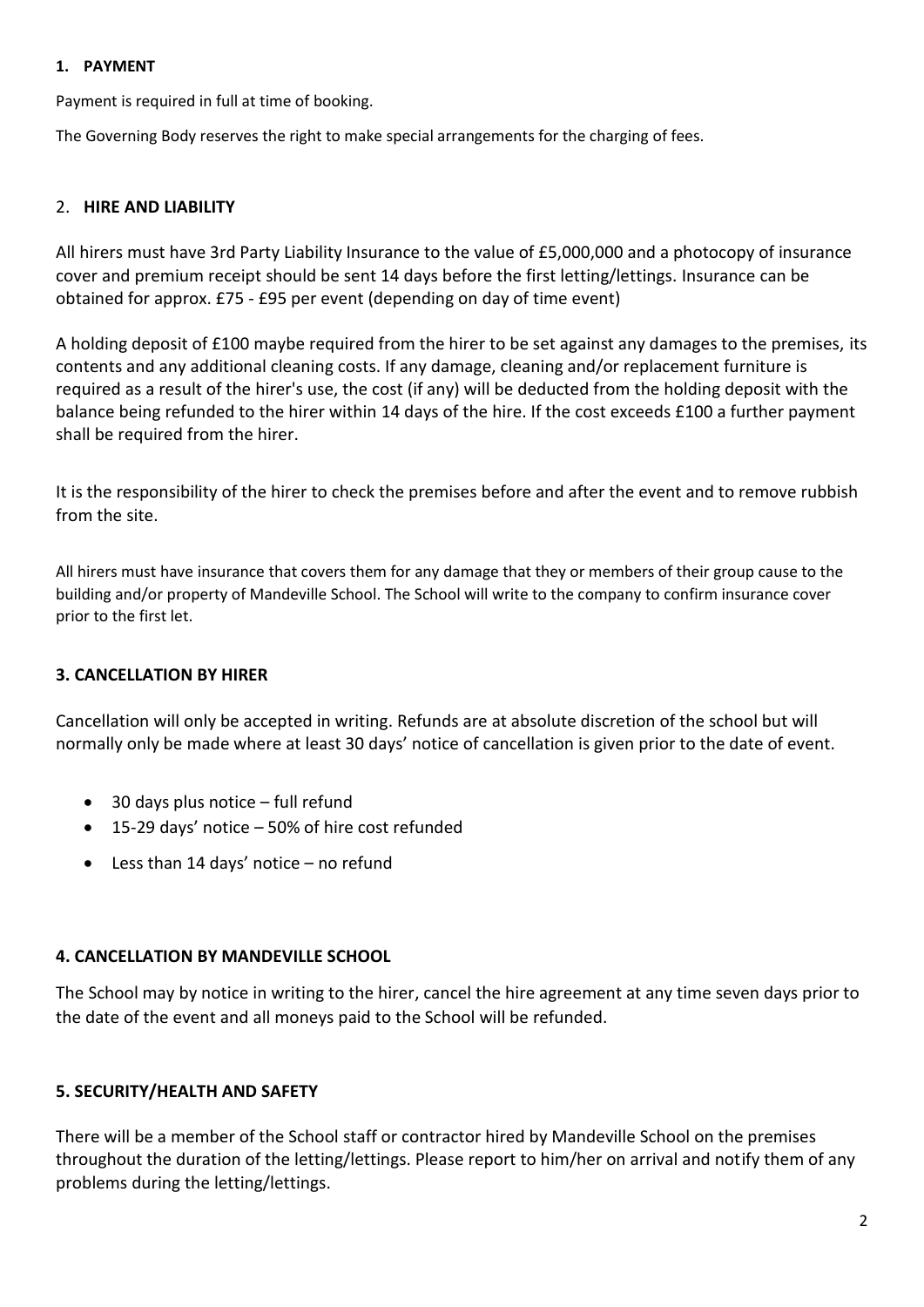On arrival please read the School's Health and Safety Policy and the fire instructions. Failure to comply with the Health and Safety Policy will result in the letting/lettings being terminated and your moneys retained by the School.

A fully stocked first aid kit is available on site and its location will be given by the staff member.

Any electrical equipment brought onto site by the hirer must be less than one year old or must have a PAT test certificate issued by a competent person.

The use of smoke machines and/or candles on site is strictly forbidden

# **6. SAFEGUARDING**

It is the hirers' responsibility to ensure that they comply with the regulations for safeguarding of children and vulnerable adults.

# **TRANSFER OF UNDERTAKING PROTOCOL**

The health and safety and safeguarding of those present (if not organised/managed by the school) is the responsibility of those 'in charge' not of the head and/or governing body members of the school.

# **7. GROUP SIZE**

Please note that the maximum number of adults and children permitted on the premises at any time cannot exceed the capacity stated in the facilities rental (see front page). The School stipulates that there should be a pupil to adult ratio no greater than 20 to 1.

# **8. ALCOHOL & SMOKING**

Alcohol is only to be taken onto or consumed on the premises with the Head teachers or Governing Bodies consent.

Smoking is prohibited on any part of the school grounds, including the access drives.

# **9. FOOD AND DRINK**

The use of the school kitchen is not permitted. No hot food should be placed on the hall floor as this could melt the vinyl. Food and drink may only be consumed in the school dining room. Eating in classrooms or playgrounds will result in the deposit being retained by the School.

# **10. GENERAL PUBLIC**

Mandeville School cannot accept bookings for an event open to the general public.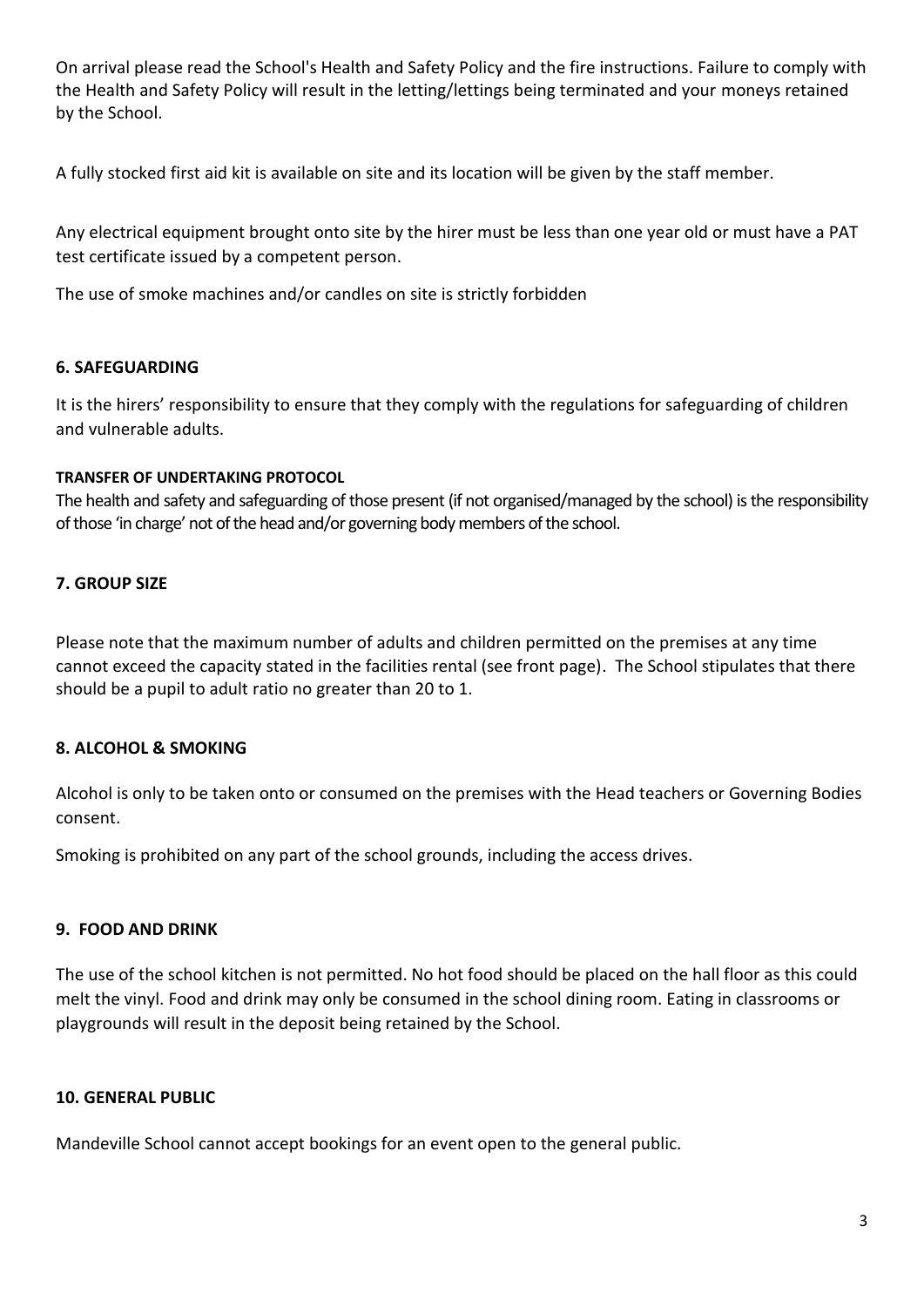#### **11. EQUIPMENT**

It is the hirer's responsibility to supply all stationery such as pens, pencil, stationery etc. The school cannot supply these.

Computers and other visual aid equipment are available for hire by separate arrangement are not to be used.

Users are not permitted to tape, staple, pin or velcro anything to the school walls.

#### **12. STAFF HIRE**

Members of staff may hire the school but the same Conditions of Hire apply. Staff will be charged on the community use tariff.

#### **13. TIMES OF LETTING**

The letting times of the premises will be between 7.30 am and 10.30pm with the premises being vacated no later than half an hour after that time. No letting will take place outside the times above.

#### **14. GENERAL**

14.1 The school and its governing body are not liable for:

(a) the death of, or injury to the hirer, its employees, or invitees to the premises; or

(b) damage to any property of the hirers or that of the hirers employees, or invitees to the premises; or

(c) any losses (including loss of profit or any indirect or consequential loss) , claims, demands, actions, proceedings, damages, costs or expenses or other liability incurred by hirer or the hirers employees, or invitees to the premises in the exercise of the rights granted to them by this hire agreement.

(d) any losses (including loss of profit or any indirect or consequential loss) , claims, demands, actions, proceedings, damages, costs or expenses or other liability incurred by the hirer and caused by an event beyond the reasonable control of the school or the governing body.

(e) for any loss of income, profit, or any indirect or consequential loss arising under or in connection with a breach by the school or its governing body's breach of this hire agreement.

14.2 nothing in paragraph 14.1 shall limit or exclude the schools liability for:

(a) death or personal injury or damage to property caused by negligence on the part of the school or its employees or agents; or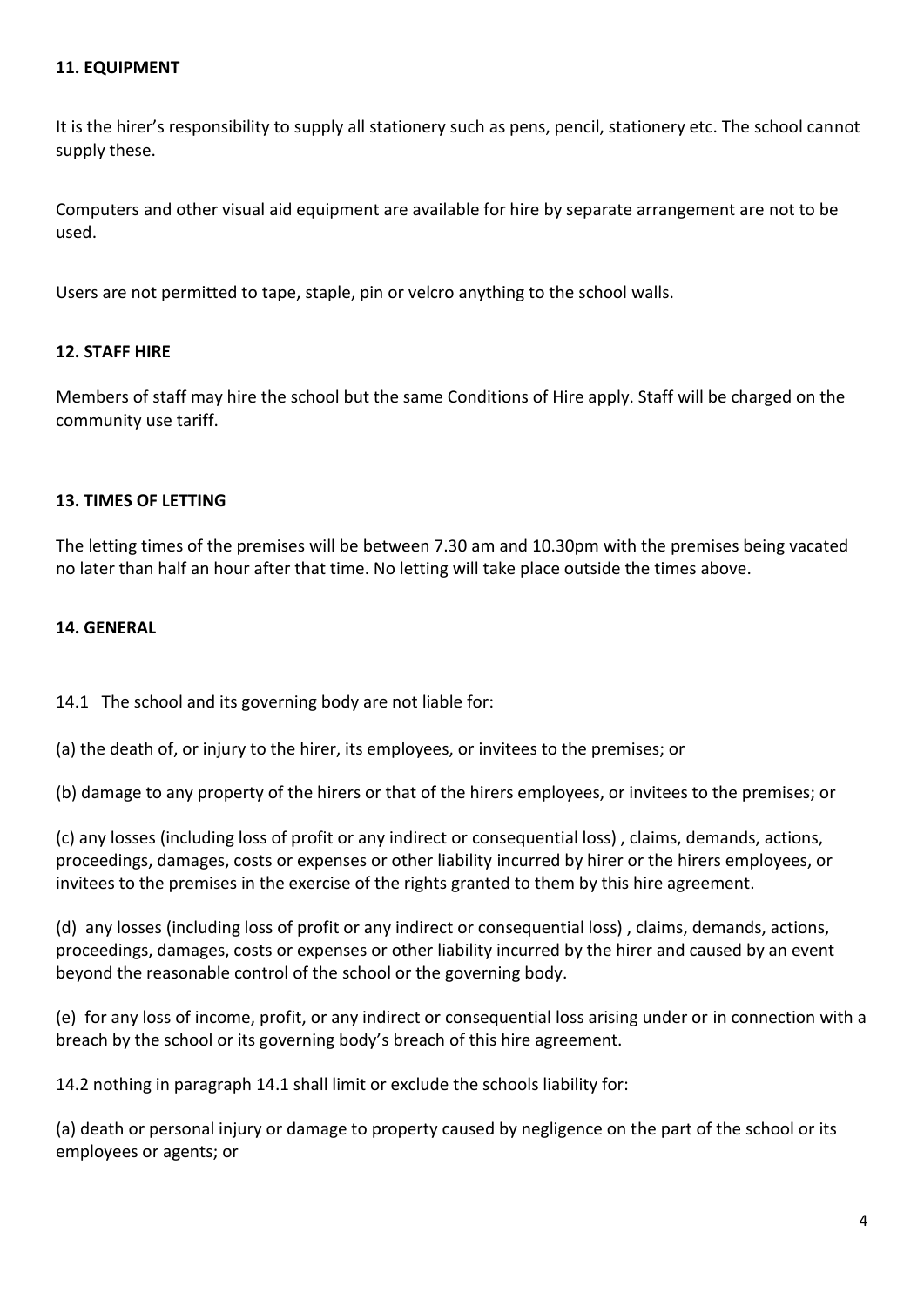(b) any matter in respect of which it would be unlawful for the school or governing body to exclude or restrict liability.

14.3

a) the hirer shall occupy the premises for the uses specified in Facilities Rental as a licensee and that no relationship of landlord and tenant is created between the school and the hirer by this hire agreement.

b) this hire agreement is personal to the hirer and is not transferrable and the rights given to the hirer under this hire agreement may only be exercised by the hirer and its employees; and

(c) the school shall be entitled at any time on giving reasonable notice to require the hirer to transfer to a comparable space elsewhere within the premises and the hirer shall comply with such requirement.

(d) the hirer agrees to not to make any alteration or addition whatsoever to the premises

(e) the hirer shall not display any advertisement, signboards, nameplate, inscription, flag, banner, placard, poster, signs or notices at the premises without the prior written consent of the school (such consent not to be unreasonably withheld or delayed).

(f) the hirer agrees not to do or permit to be done on the premises anything which is illegal or which may be or become a nuisance (whether actionable or not), annoyance, inconvenience or disturbance to the school or any owner or occupier of neighbouring property.

(g) the hirer is responsible for any damage or loss to the premises during the period of hire.

(h) the hirer shall observe any reasonable rules and regulations the school makes and notifies to the hirer from time to time governing the hirer's use of the premises.

(i) the hirer shall leave the premises in a clean and tidy condition and to remove the hirers furniture equipment and goods from the premises at the end of the period of hire.

(j) The hirer shall indemnify the school and the governing body and keep the school and the governing body indemnified against all losses, claims, demands, actions, proceedings, damages, costs, expenses or other liability in any way arising from breach by the hirer of this hire agreement

| Signed by:                                                                                 |       |  |  |
|--------------------------------------------------------------------------------------------|-------|--|--|
|                                                                                            | Date: |  |  |
|                                                                                            | Date: |  |  |
| Agreed at the Governing Body Meeting on: 15/10/10<br>Reviewed and re-ratified October 2013 |       |  |  |
| Reviewed and re-ratified: 03/02/16                                                         |       |  |  |

Reviewed and re-ratified at Finance and Personnel 09/03/17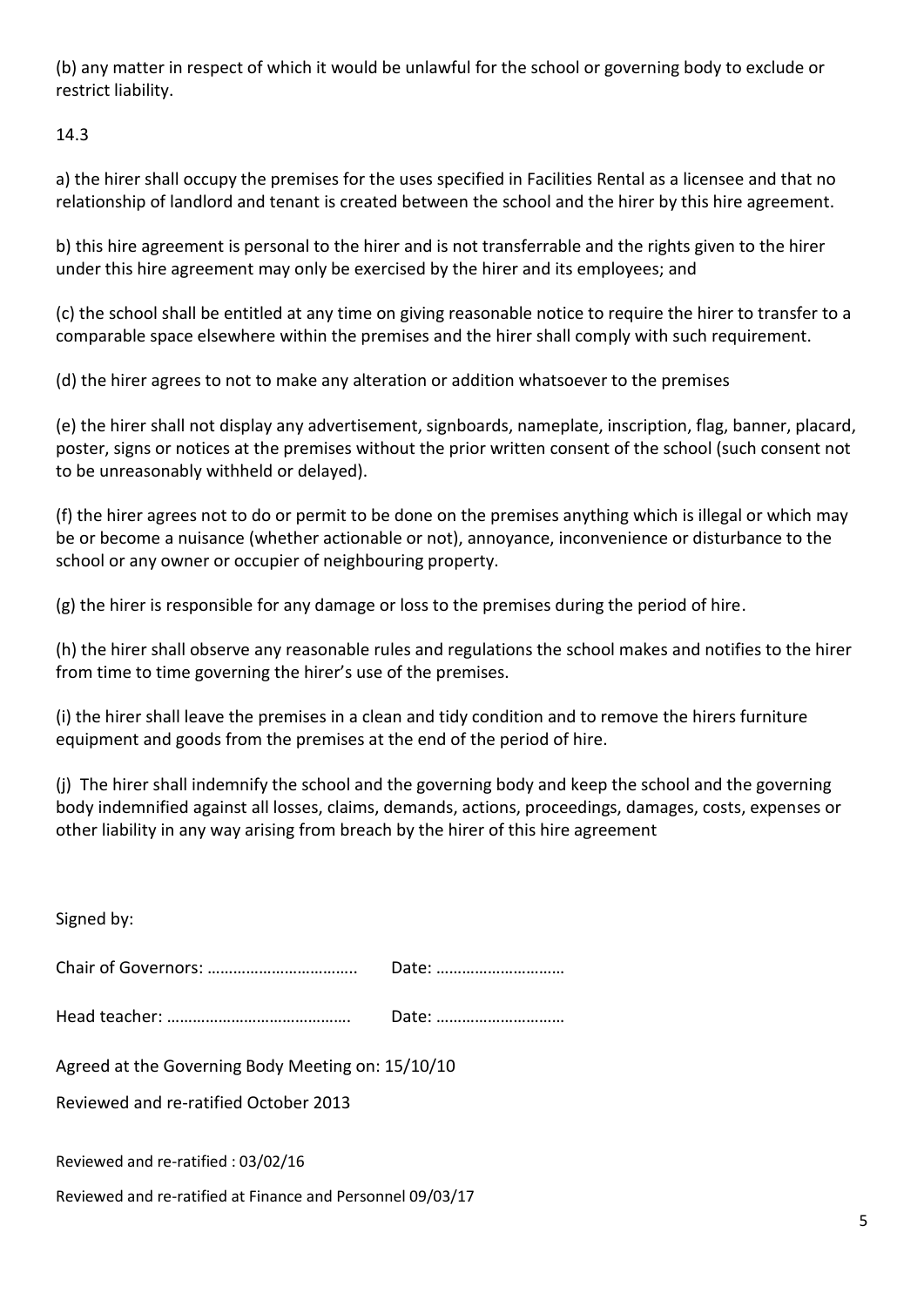# Appendix 1 Booking Form

# **MANDEVILLE SCHOOL**

# **BOOKING FORM FOR HIRE OF SCHOOL PREMISES**

This booking form must be returned to Tanya or Frank To check availability or if you require additional information about the facilities available, please contact the school on 0208864 4921 or email [admin@mandeville.ealing.sch.uk.](mailto:admin@mandeville.ealing.sch.uk)

## **DETAILS OF HIRER**

|                                                                      | $\bullet$ |
|----------------------------------------------------------------------|-----------|
| APPLICANT (Name of person or organisation wishing to hire premises): |           |
| <b>ADDRESS:</b>                                                      |           |
| TELEPHONE NO (DAYTIME/MOBILE):                                       |           |

#### **Details of Hire/Requirements**

| <b>Type of Function:</b>                                                                        |                                                                                       |
|-------------------------------------------------------------------------------------------------|---------------------------------------------------------------------------------------|
| Room required:                                                                                  |                                                                                       |
| Date/s of Function:                                                                             |                                                                                       |
| <b>Time of Function</b>                                                                         |                                                                                       |
| <b>Start</b>                                                                                    |                                                                                       |
| <b>Finish</b>                                                                                   |                                                                                       |
| <b>Number of people attending (Max)</b>                                                         |                                                                                       |
| Number of children under 12                                                                     |                                                                                       |
| <b>Health &amp; Safety</b><br>(please tick box confirming that you understand<br>the following) | The hirer is responsible for arranging first aid provision<br>whilst on the premises. |